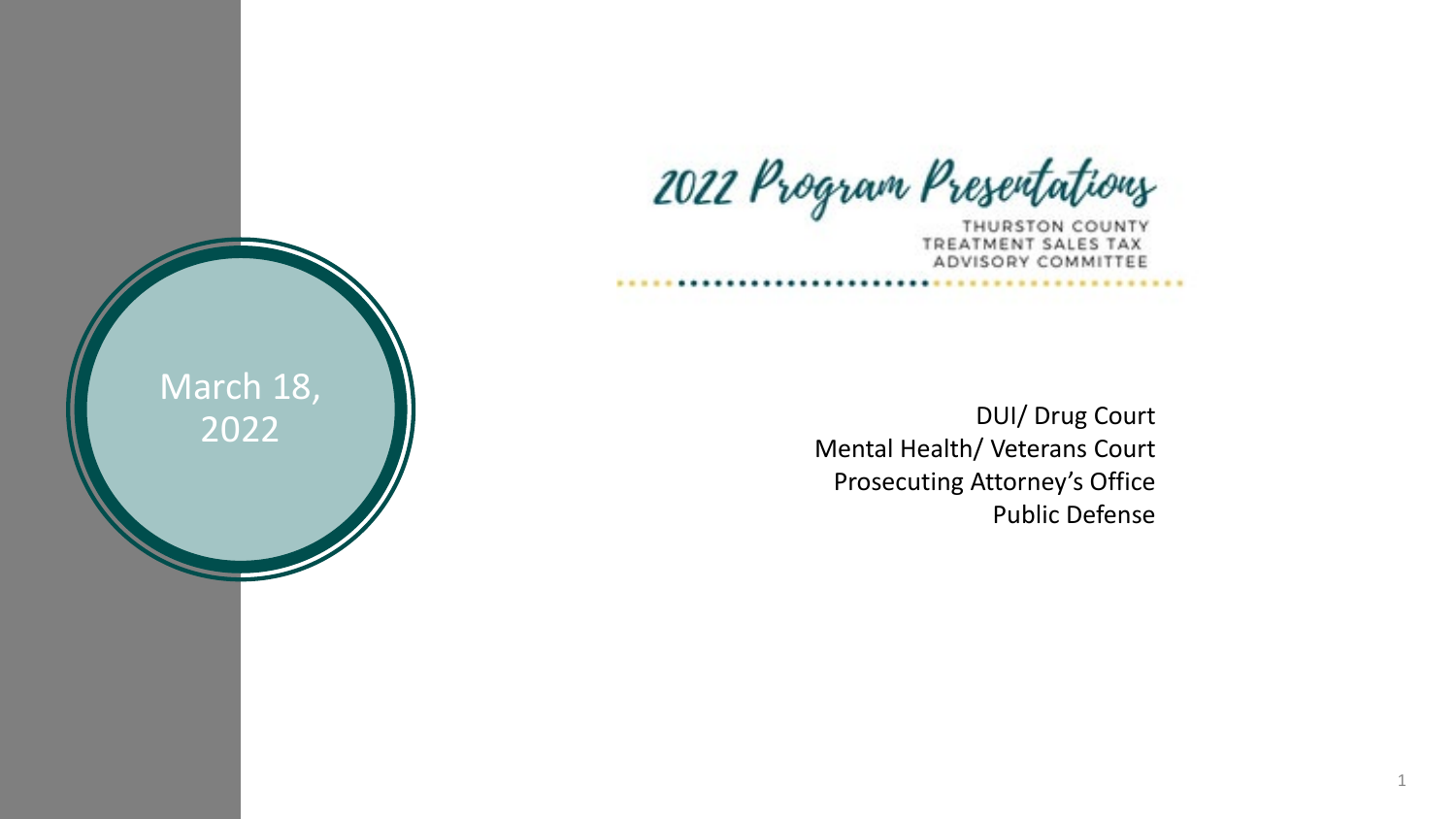## *Background* DUI/ DRUG COURT



#### NUTS & BOLTS

- **Administered by Superior Court; DUI and Drug Court share a budget and staff team.**
- Both are court-supervised, comprehensive treatment court program that are voluntary for non-violent adult felony and repeat DUI offenders.
	- **Drug Court serves individuals whose crimes are related to or directly caused by substance use.**
	- **-** DUI serves individuals with repeat driving under the influence offenses.

| Year | <b>Budget</b> | <b>Actual</b> | <b>Variance</b> |
|------|---------------|---------------|-----------------|
| 2020 | \$613,590     | \$490,230     | \$123,359       |
| 2021 | \$595,228     | \$432,388     | \$162,839       |
| 2022 | \$608,013     | <b>NA</b>     | <b>NA</b>       |

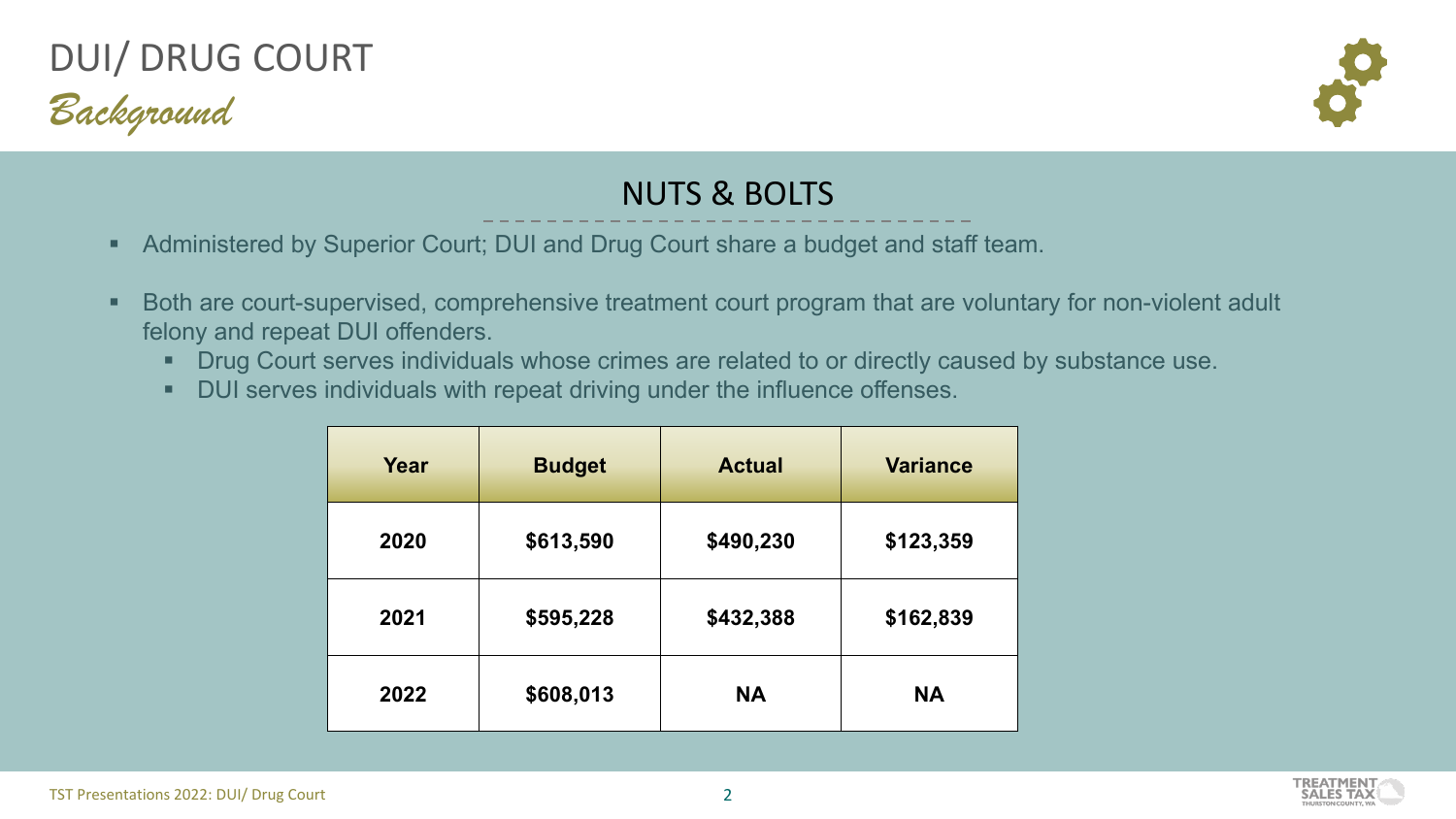## *Data* DRUG COURT





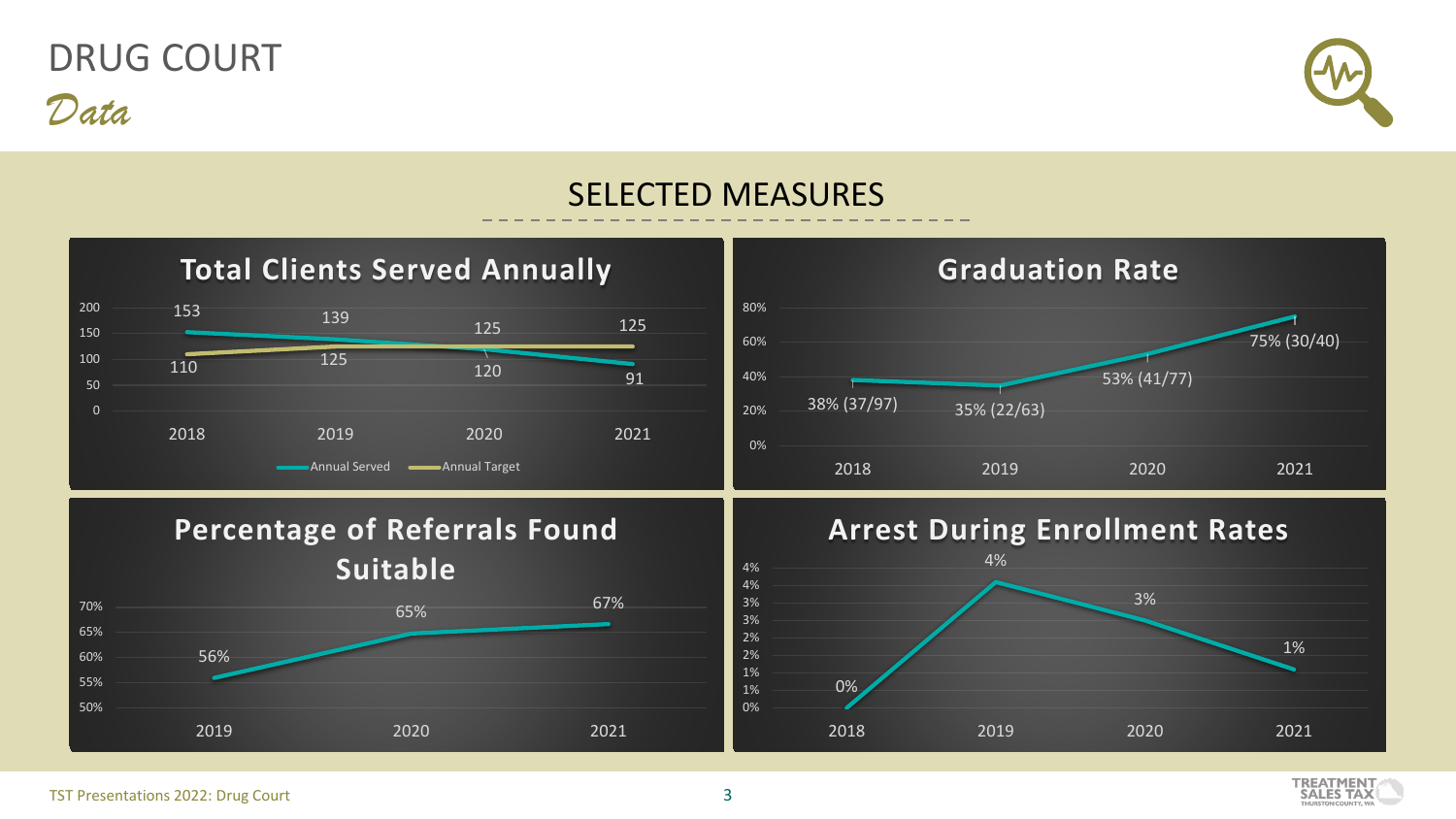





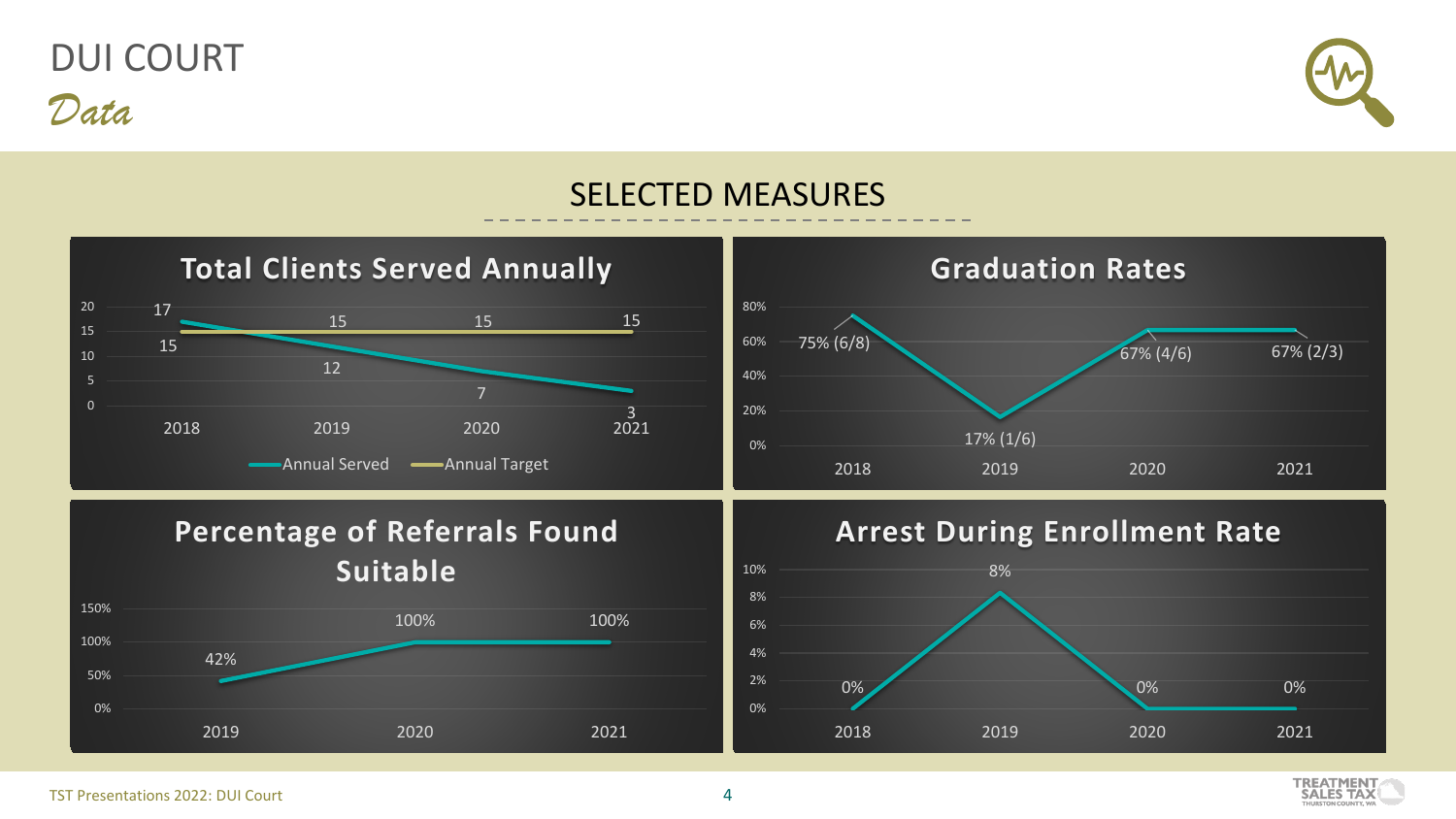## *Highlights* DUI/Drug COURT



#### PARADISE FOUND

- At or near census by end of 2022
	- **DUI-10 Drug- 70+.**
- Full implementation of Operational Tune Up recommendations (Best Practice Standards)

#### WIND IN YOUR SAILS

- **Excellent partnerships with stakeholders**
- Full implementation of Connexis CMS
- **Implementation of mental health services** in house

#### ANCHORS & ROCKS

- Access to trauma specific services- EMDR
- Access to clean and sober family housing

#### EQUITY

- **Use of Tip 59: Improving Cultural Competence**
- Review outcomes measures for disparities

- **Recent Operational Tune-Up through National** Drug Court Institute
- **Program focused on higher risk/higher need** individuals.

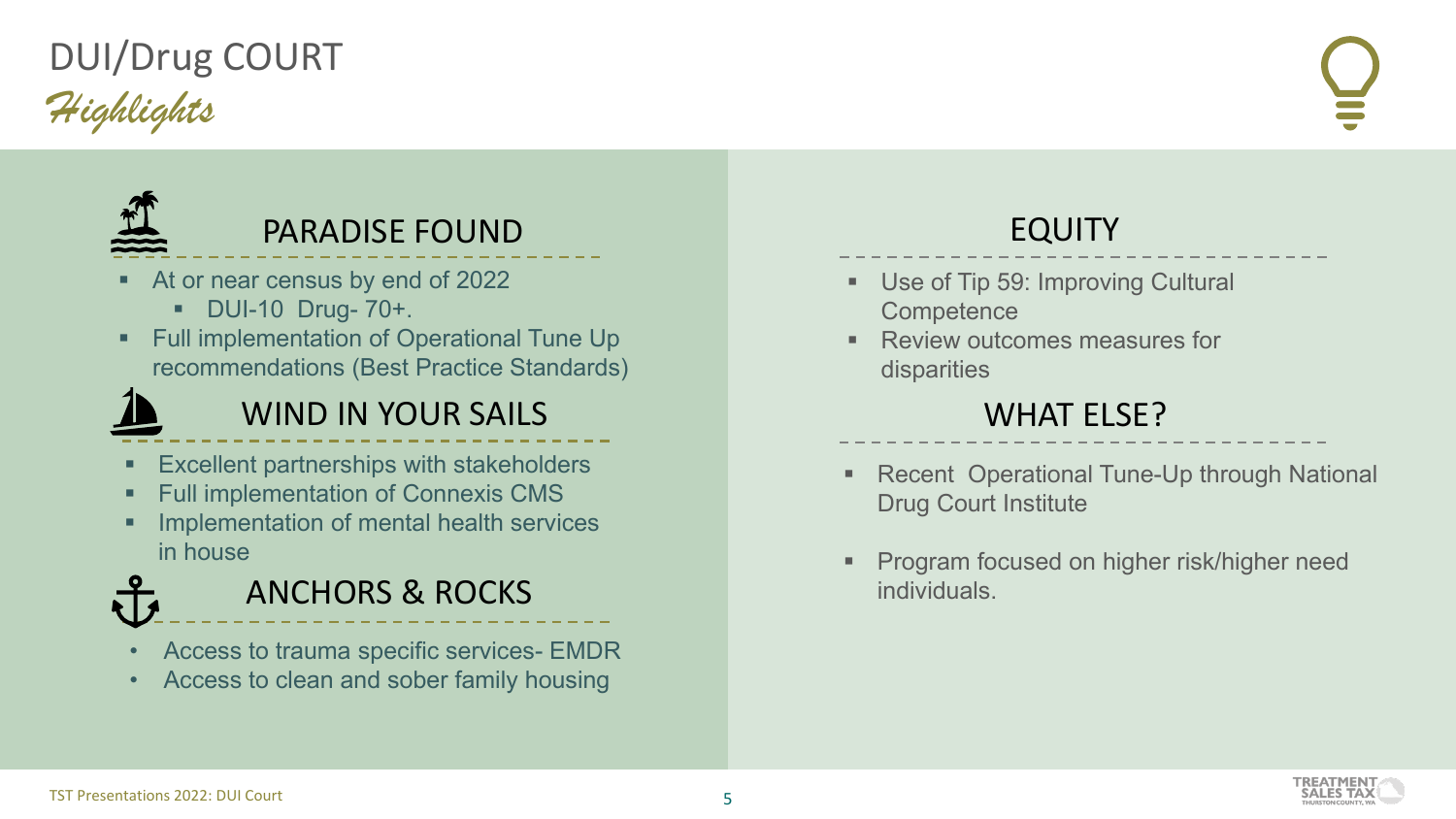## *Highlights* PAO TREATMENT COURT SUPPORT- DRUG COURT



#### PARADISE FOUND

Build census from current participants number of 40 to 100.



## WIND IN YOUR SAILS

 NW Resources continues to provide housing assistance which has helped our current participants greatly.



Increase in COVID cases in jail has delayed transportation of potential participants for orientation and entry

#### EQUITY

 The entire PAO staff including the Drug/DUI court DPAs and staff are being trained in Diversity and Equity by Parfait Bassale in 2022.

#### WHAT ELSE?

*State v. Blake continues to cause lower number of entries in the program; The Team is working on restructuring sanctions, incentives and therapeutic adjustment guidelines.*

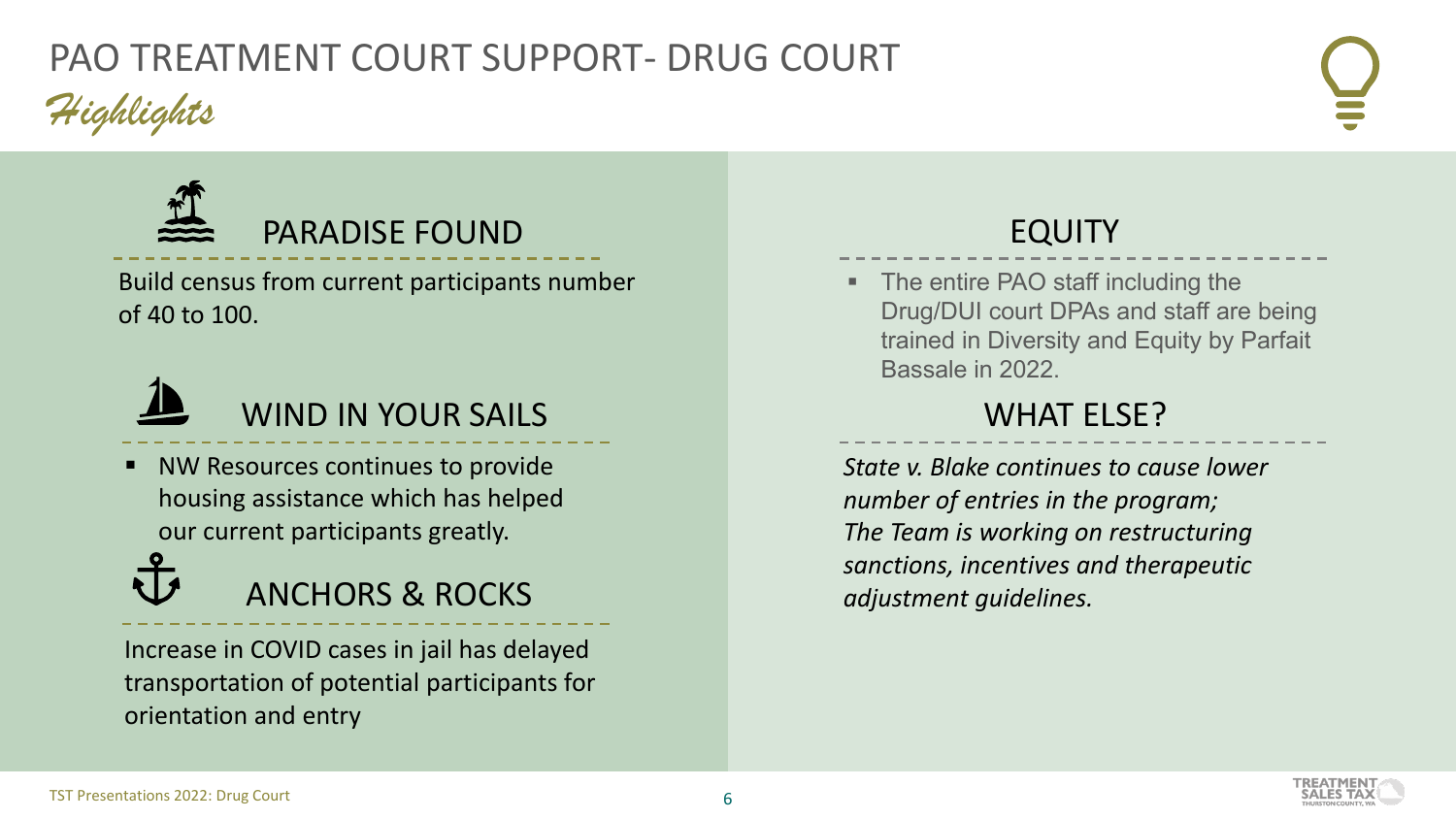## *Highlights* PAO TREATMENT COURT SUPPORT- DUI COURT



Decrease the percentage of Drugged DUI by ½



## WIND IN YOUR SAILS

• With new team lead in the misdemeanor team is likely to bring more DUI referrals from District Court.



• No concreate procedure in place to make DUI referrals from the district court to superior court.

#### EQUITY

**See previous slide** 

- State v. Blake has little impact on strict liability offenses such as Drugged DUI's;
- **Creating MOUs between the** stakeholders to promote DUI court with clarity

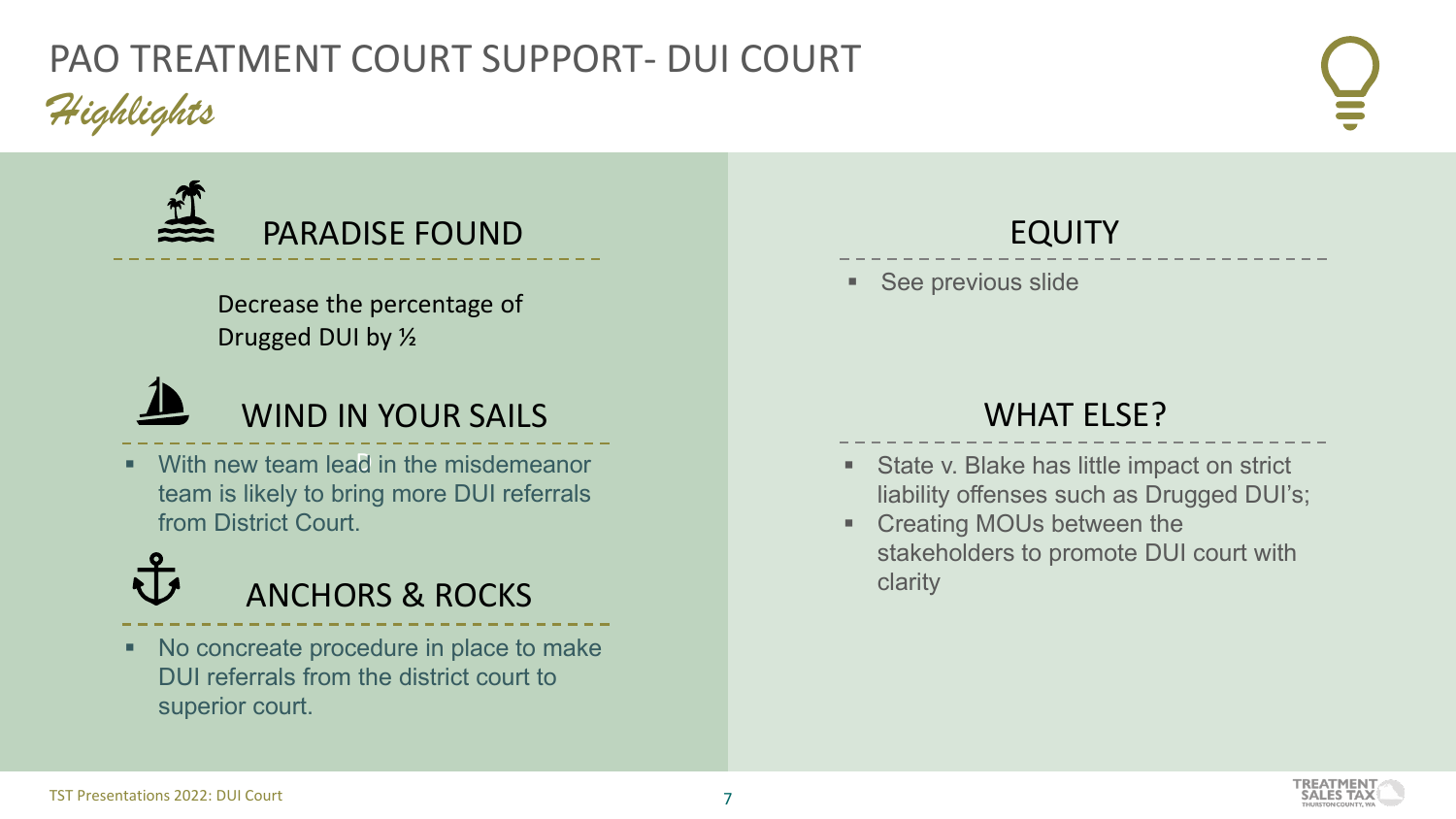### PUBLIC DEFENSE TREATMENT COURT SUPPORT – Drug Court



*Highlights*

#### PARADISE FOUND

\_\_\_\_\_\_\_\_\_\_\_\_\_\_\_\_\_\_\_\_\_\_\_\_\_\_\_\_\_\_<br>Increasing the total referrals, admissions, and \_\_\_\_\_\_\_\_\_\_\_\_\_\_\_\_\_\_\_\_\_\_\_\_\_\_\_\_\_\_\_\_ graduations in Drug Court **The Court Court is a structure of the highest** System of the highest

#### WIND IN YOUR SAILS

- **Responsive partners in the Drug Court** evaluative process from Drug Court staff and **Corrections**
- Collaborative team that has benefited from
- ANCHORS & ROCKS national training and best practices
- **Further education for the legal community of** Thurston County aware value/effectiveness of the program
- **Non-statutory local community rules that prevent** some individuals from being referred
- Increase the ability/resources of drug court to treat those with severe or even acute MG cooccurring disorders

group of individuals that are not successful in Drug Court or even begin the process, reminding attorneys to refer these individuals and encouraging these individuals in believing they can be successful in this program is a must

#### WHAT ELSE?

 Regaining the supportive alternative programing offered by corrections that support struggling drug court participants would be of great value (work release, work crew)



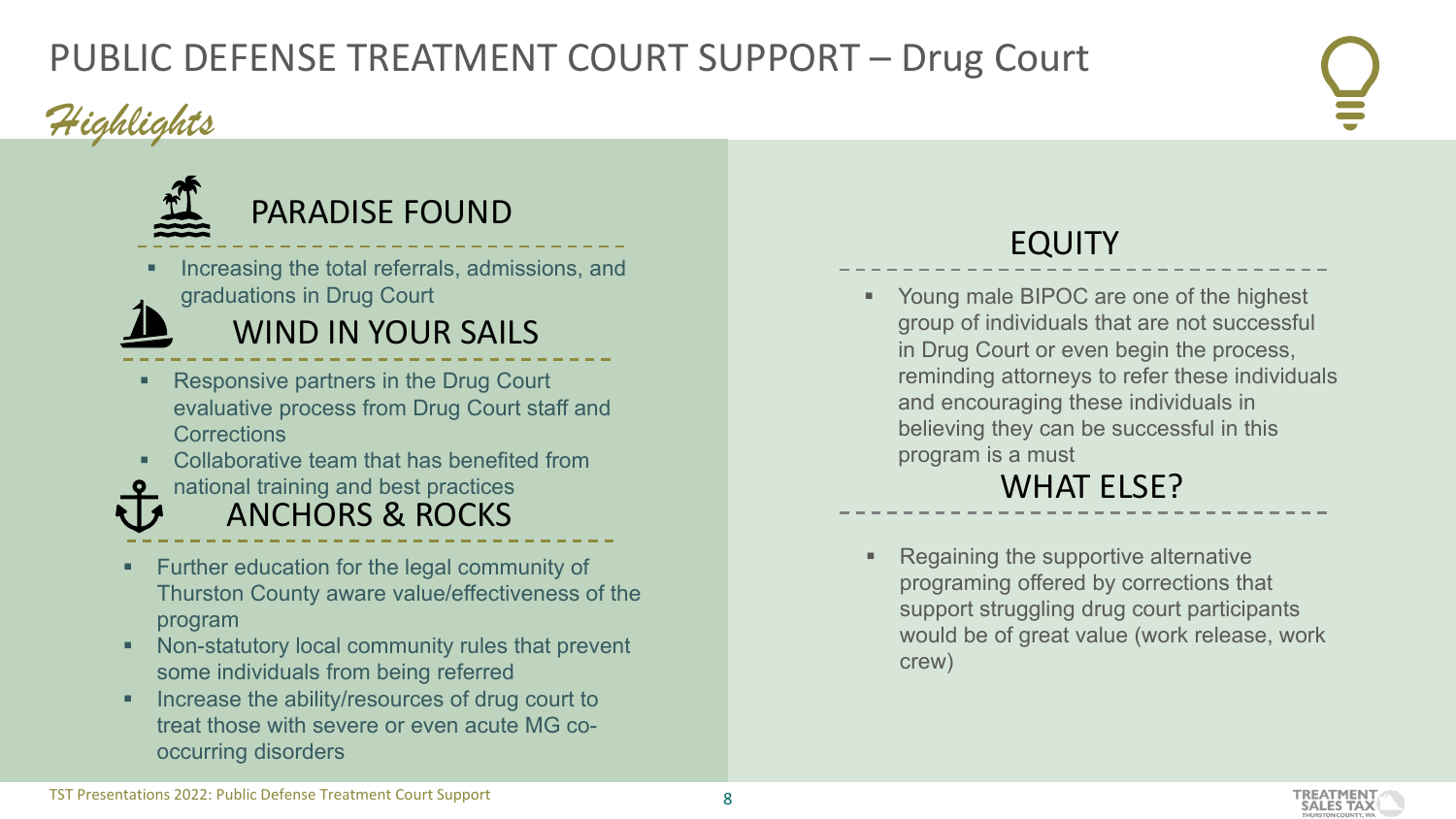## MENTAL HEALTH & VETERANS COURT





#### NUTS & BOLTS

- **Administered by District Court; Mental Health and Veterans Court share a budget and staff team.**
- Both programs are treatment courts for adults charged in Thurston County
	- Mental Health Court serves participants with criminal activity whose behavior is related to, or affected by, mental illness.
	- Veterans Court serves veterans with criminal activity whose behavior is related to, or affected by, mental illness and/or substance use disorder.

| Year | <b>Budget</b> | <b>Actual</b> | <b>Variance</b> |
|------|---------------|---------------|-----------------|
| 2020 | \$525,964     | \$479,234     | \$46,730        |
| 2021 | \$497,502     | \$470,787     | \$26,715        |
| 2022 | \$543,357     | <b>NA</b>     | <b>NA</b>       |

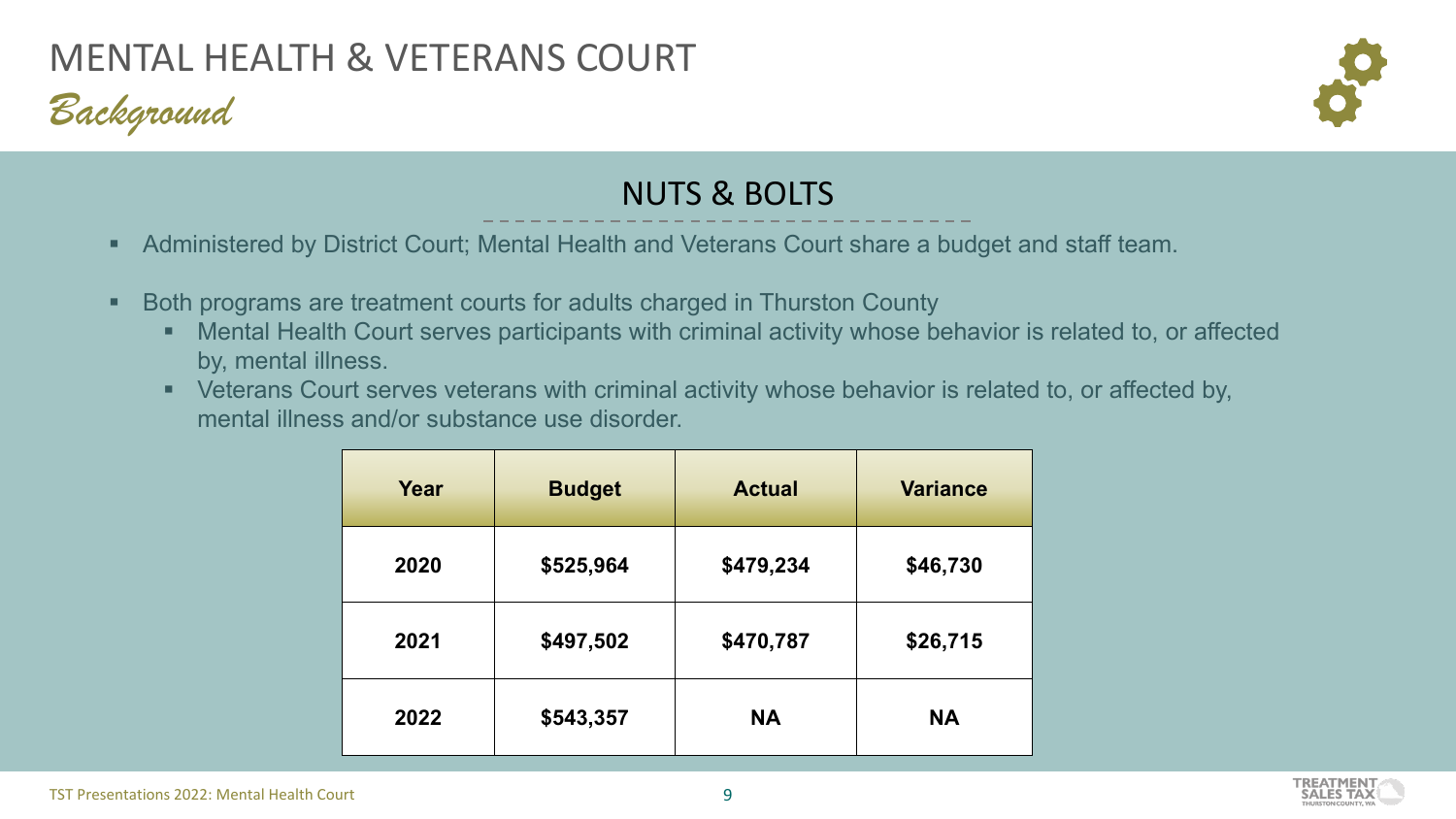#### *Data* MENTAL HEALTH COURT





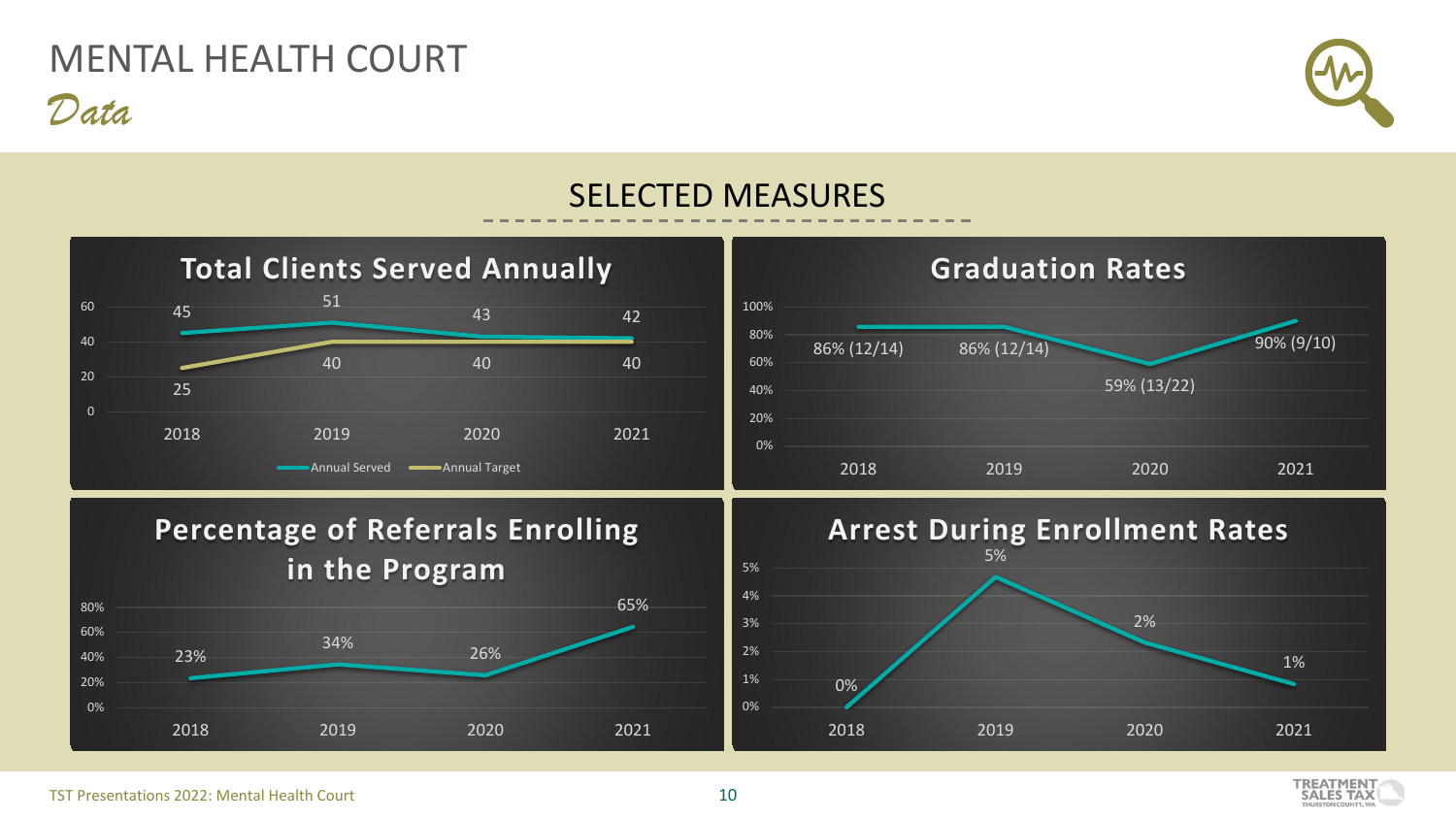### *Data* VETERANS COURT







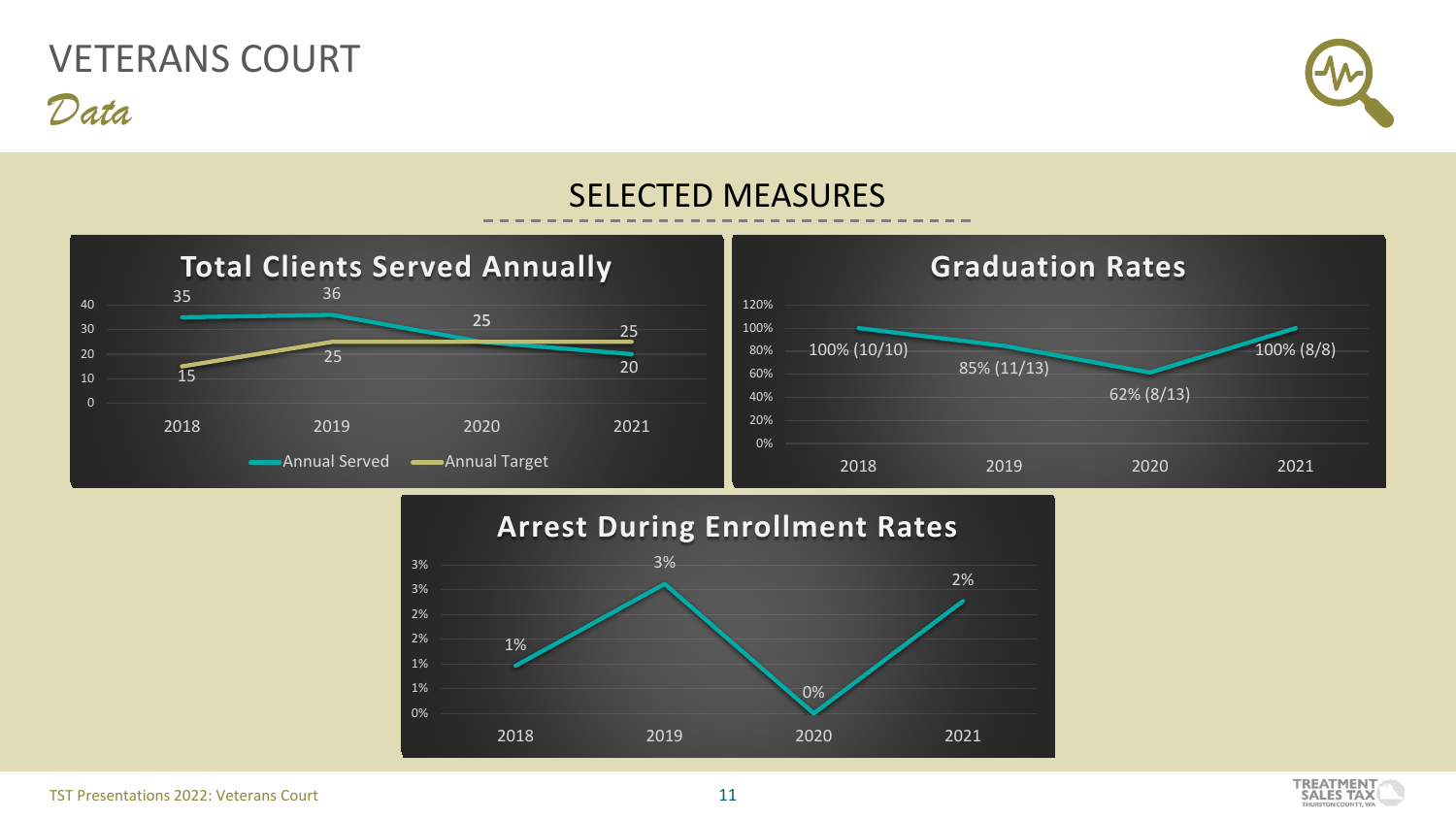## *Highlights* MENTAL HEALTH COURT & VETERAN'S COURT



#### PARADISE FOUND

- Extending services provided: low-risk/needs Mental Health referrals.
- Re-established operational structure.
- Real-time data development for program change.

#### WIND IN YOUR SAILS

- **Current staff and Care Coordinator support.**
- Referral process improvement.
- **Expanding services to high-risk/needs.**

# ANCHORS & ROCKS

- **Internal resource/support during absences.**
- Needs to supporting ongoing wrap-around services.

#### EQUITY

- Data reporting advancements and future development.
- Increased referral acceptance and highrisk/needs.

- Participant numbers anticipated to meet cap in July, 2022.
- Care Coordinator to be hired in 2023

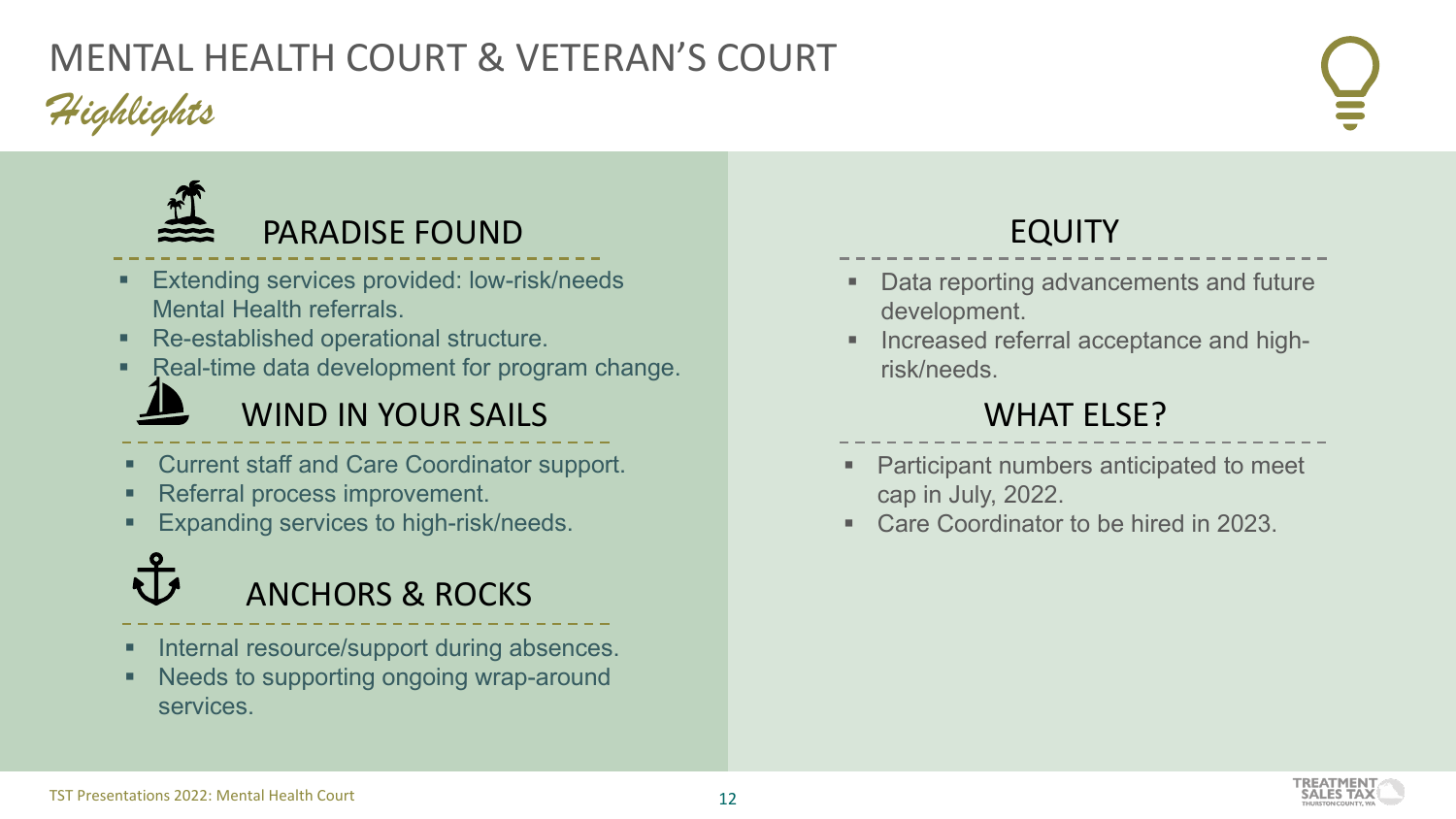#### PUBLIC DEFENSE TREATMENT COURT SUPPORT – MH Court

## PARADISE FOUND

*Highlights*

EQUITY We need to have access to stable housing specifically set aside for all our participants.

#### WIND IN YOUR SAILS

- We have an excellent treatment team, and we work with providers in and out of the county
- **Trying to branch out more to other treatment** courts to see what works for them/compare

## ANCHORS & ROCKS

- Housing and transportation to housing or to inpatient treatment directly out of the jail is a big barrier for our participants
- Needs to be the correct kind of housing where they are secure and have services nearby.

#### WHAT ELSE?

 Pretty much housing is one of the missing pieces; if we had dedicated housing with wrap around services success for our participants would be even better right from the start



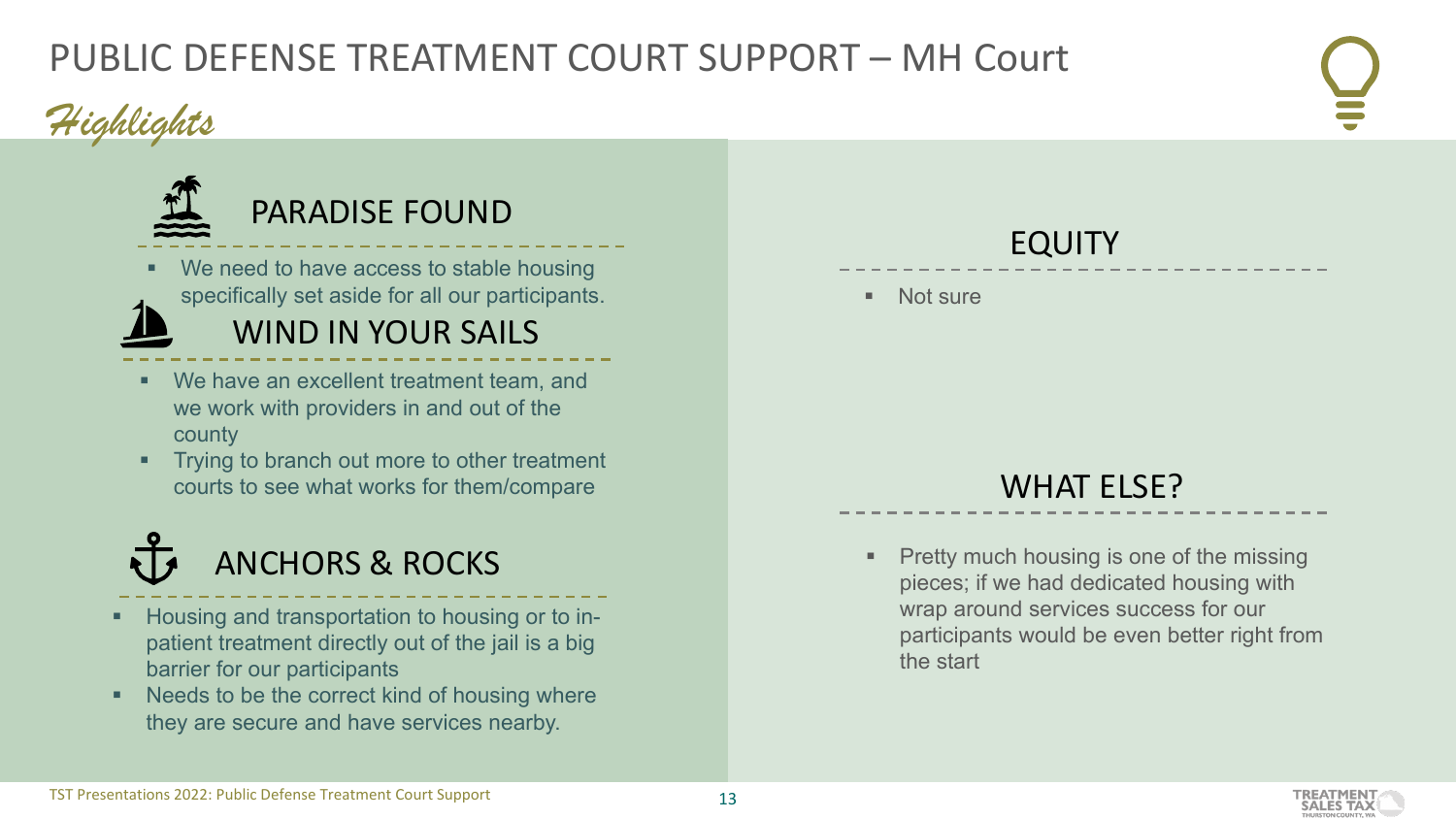### PUBLIC DEFENSE TREATMENT COURT SUPPORT – Vet Court

*Highlights*





- One place to send Veterans to receive all the services they may need
- Similar to the HUB but expanded



#### WIND IN YOUR SAILS

- We have an awesome team of care coordinators who are really engaged and supportive of participant efforts
- Very active manager that is extremely
- passionate about improving the program
- ANCHORS & ROCKS
- Confusion with Prosecutors office about eligibility and admittance. This has hindered the progress of the program and has kept us from helping potential participants.

#### EQUITY

 A program retreat that speaks about getting providers and community resources all under one roof

#### WHAT ELSE?

**COVID-19 has caused a lot of trouble with** getting participants into providers quickly. Sometimes dates for services are months out

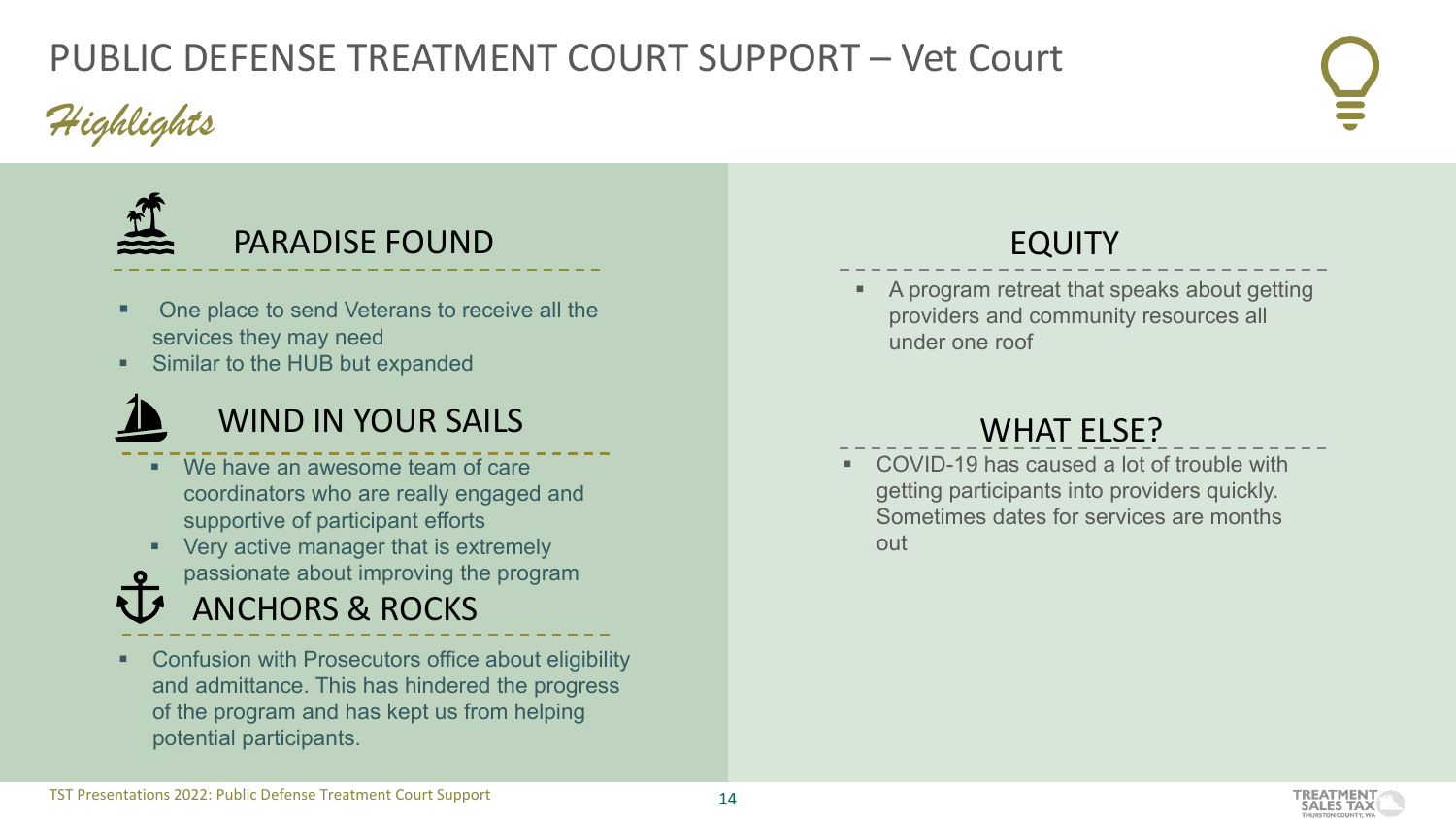## *Highlights* PAO TREATMENT COURT SUPPORT- MENTAL HEALTH COURT



 Entry of clients who want our help and resources, not those who want to simply be released from jail and/or out of Superior Court



## WIND IN YOUR SAILS

- We have some really engaged new participants in the program
- We have had a few graduations recently of folks we did not think would complete the program

# ANCHORS & ROCKS

- We have had a few new entries who released from jail and absconded
- **There has been a lot of shifting of counselors at local** facilities, creating issues with rapport with clients

#### EQUITY

 The entire PAO staff including the DPAs and staff working with MH Court are being trained in Diversity and Equity by Parfait Bassale in 2022.

- We had a recent graduate who was in the program for 4 years, picked up new felony charges during the program, and still succeeded.
- We recently took a client into custody from court due to her being high during court; she was hysterical and upset, but once her head cleared, she told her counselor that she appreciated my position of trying to save her life.

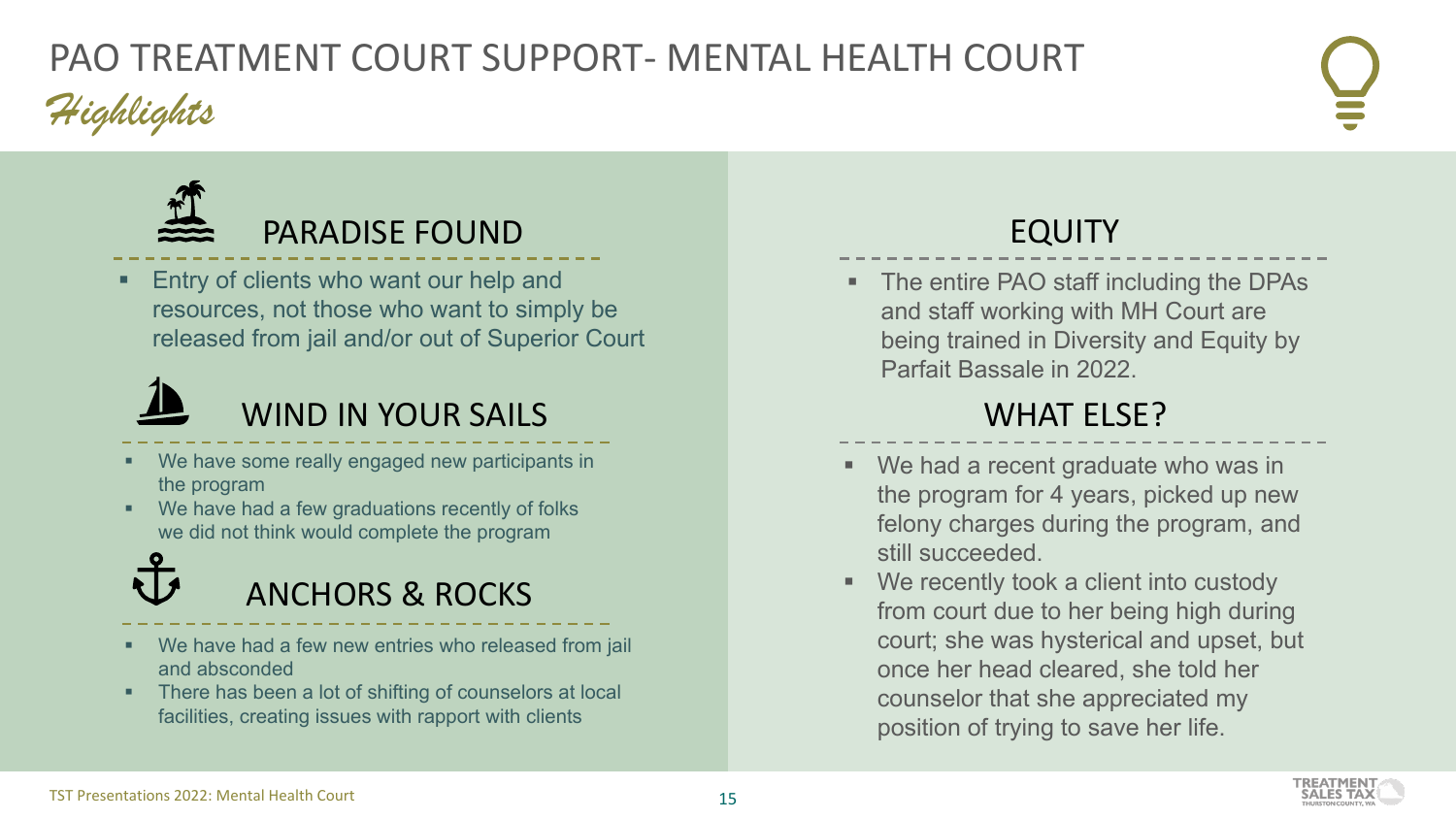## *Highlights* PAO TREATMENT COURT SUPPORT- VETERANS COURT



 A full caseload of high risk/high needs defendants who want to actively participate in the Veteran's Court process



## WIND IN YOUR SAILS

**Enthusiasm among Court staff and the** team, with energy and excitement for new entries, creating a welcoming and positive experience

### ANCHORS & ROCKS

**Lack of referrals of qualified potential** participants- hopefully to change now with more cases proceeding in court

#### EQUITY

- The entire PAO staff including the DPAs and staff working with Veterans Court are being trained in Diversity and Equity by Parfait Bassale in 2022. WHAT ELSE?
- Participant who entered on 10/24/2018, had a very rocky start, but ended up graduating 1/26/2022

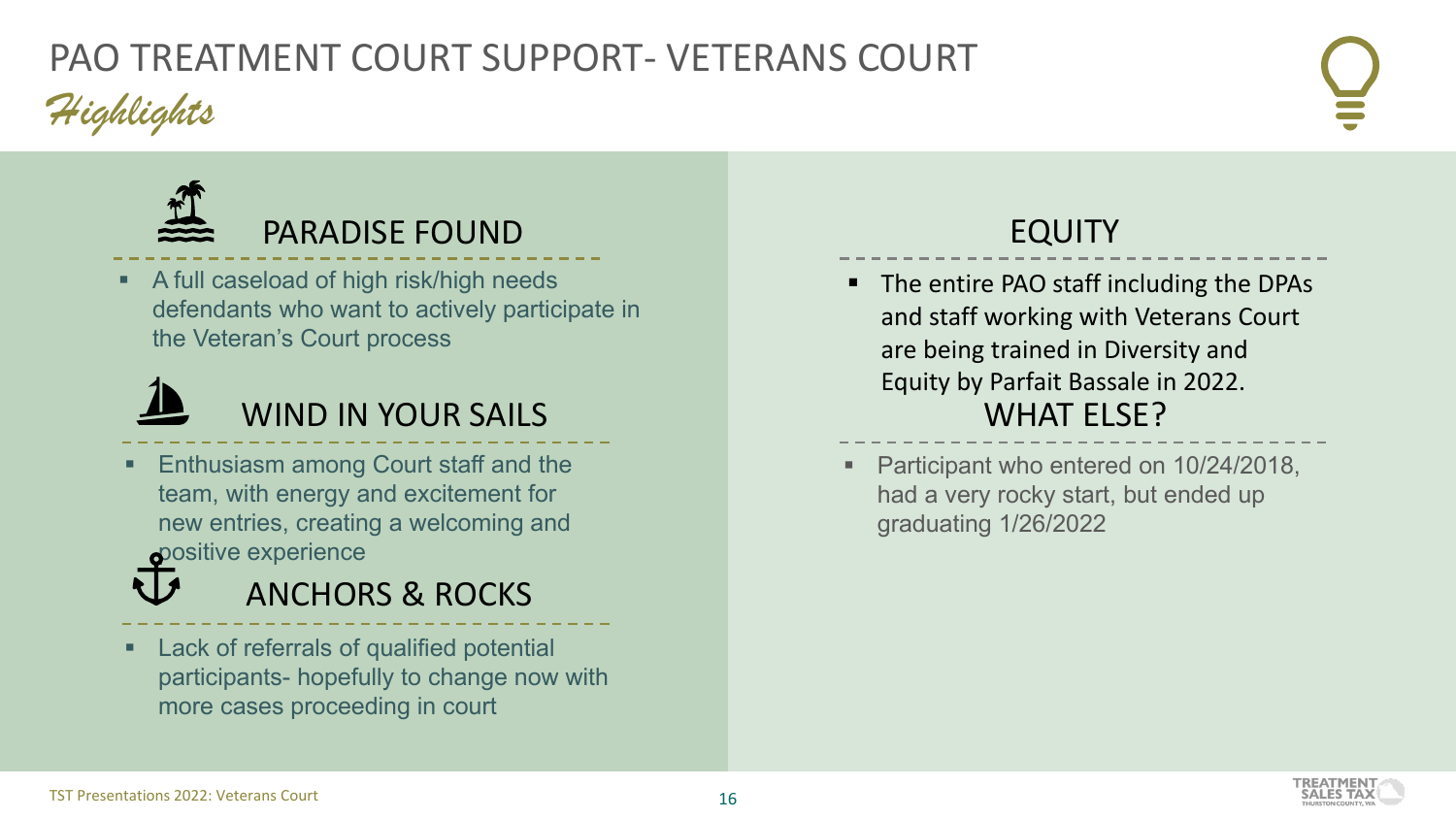## *Background* PAO TREATMENT COURT SUPPORT



#### NUTS & BOLTS

- **Administered by Thurston County Prosecuting Attorney's Office**
- PAO Treatment Court Support screens cases for and makes referrals to treatment courts; serves as an essential member of treatment court team by serving as assigned prosecutor in treatment courts.

| Year | <b>Budget</b> | <b>Actual</b> | <b>Variance</b> |
|------|---------------|---------------|-----------------|
| 2020 | \$421,245     | \$337,376     | \$83,869        |
| 2021 | \$400,000     | \$340,629     | \$59,371        |
| 2022 | \$400,000     | <b>NA</b>     | <b>NA</b>       |

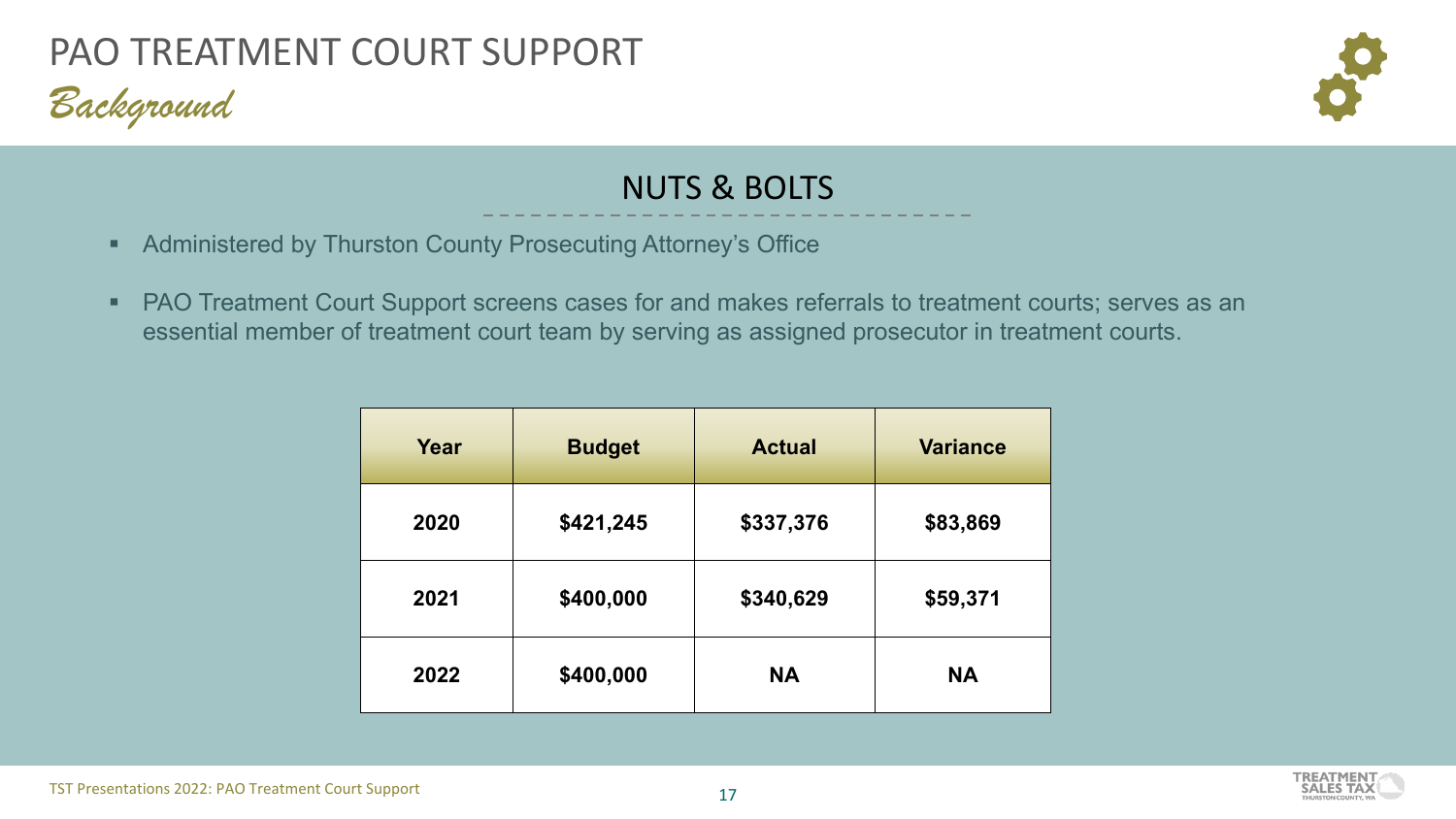## *Highlights* PAO TREATMENT COURT SUPPORT



PARADISE FOUND

We are hopeful that with the gradual decline of the pandemic in 2022, the PAO will have the opportunity to review more cases for TST especially addressing the COVID backlog.

#### WIND IN YOUR SAILS

 We have a consistent procedure in place for DPAs and staff to review potential cases for TST Courts.

# ANCHORS & ROCKS

• The start and stop of the court system (trials) due to the pandemic has affected a fluid and ongoing referral system for potential TST participants.

#### EQUITY

 The entire PAO staff including the DPAs and staff are being trained in Diversity and Equity by Parfait Bassale in 2022.

#### WHAT ELSE?

2022 is the first full year of E-prosecutor and we are looking forward to more robust data.

 *COVID backlog- timeline for additional referrals*